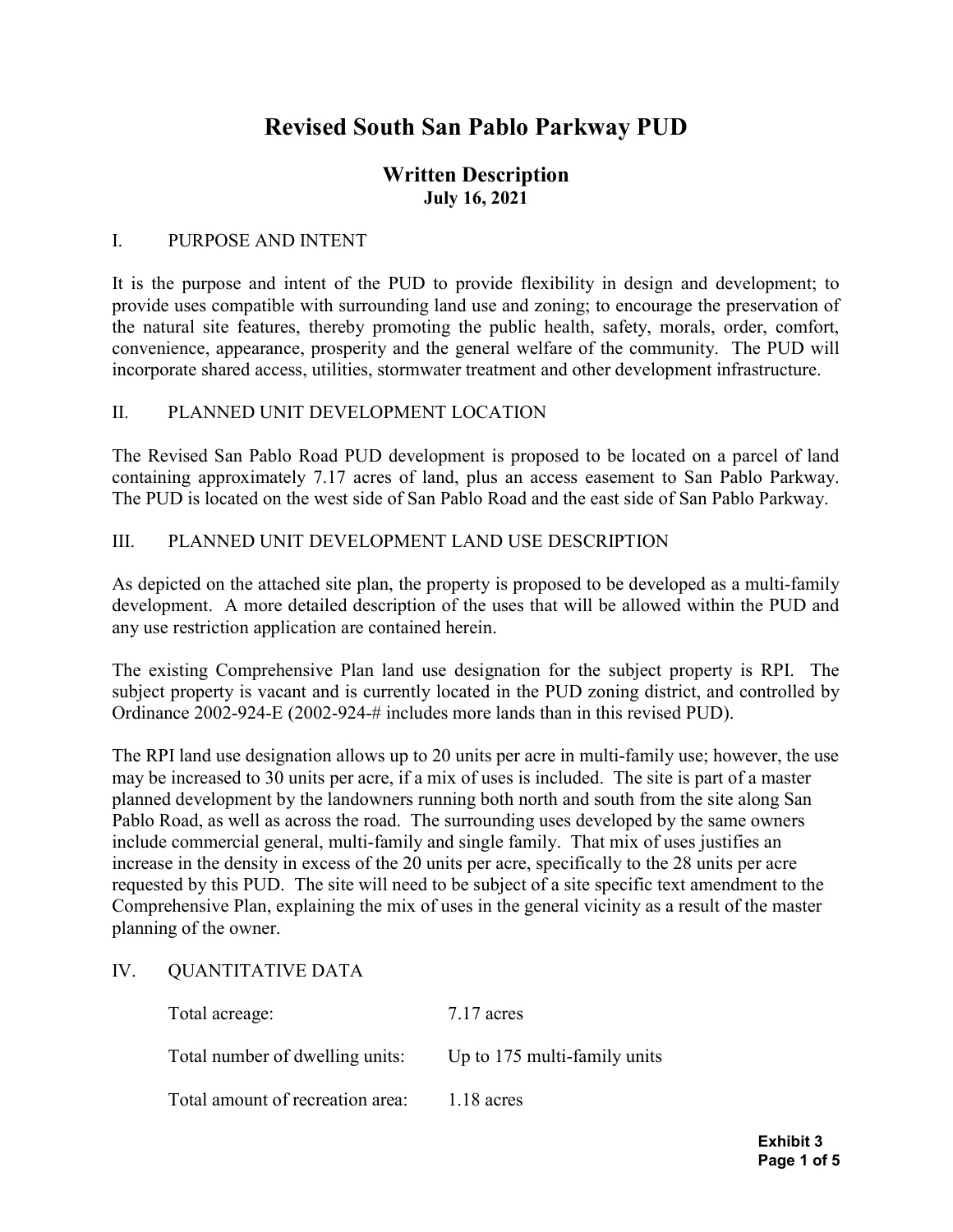Total amount of open space: TBD

Total amount of public/private rights of way: N/A

V. USES AND RESTRICTIONS

The PUD shall contain the following permitted uses and structures:

- 1. Multi-family dwellings, including accessory structures (garage) and/or amenity center (clubhouse).
- 2. Essential services, including water, sewer, gas, telephone, radio, television and electric meeting the performance standards development criteria set forth in Part 4.
- VI. DESIGN GUIDELINES
- A. Lot Requirements

| Minimum lot requirements    | 6,000 s.f. for first two family units and 2,900 s.f. for each<br>additional unit, up to 30 units per acre                                                                                                                                                      |
|-----------------------------|----------------------------------------------------------------------------------------------------------------------------------------------------------------------------------------------------------------------------------------------------------------|
| Maximum lot coverage        | 75%                                                                                                                                                                                                                                                            |
| Minimum yard requirements • | Front 20 feet<br>10 feet<br>Side<br>$\bullet$<br>10 feet<br>Rear<br>$\bullet$<br>Accessory uses (including but not limited to, trash<br>$\bullet$<br>compactors, lift stations, and detached garages) will have<br>a minimum 5' setback on all property lines. |

Maximum height of all structures 55 feet

These lot and building requirements apply to the parcel as a whole.

B. Parking Requirements/Loading Spaces/Bicycle Parking

The parking requirements for this development shall be consistent with Section 656.605 of the Zoning Code, except more specifically as described herein. Required parking ratio shall be 1.35 spaces per unit. No parking for bicycles or loading spaces shall be required.

C. Vehicular Access

Vehicular access to the subject property will be via a roadway intersecting San Pablo Parkway. This access is depicted on the site plan and provided by easement.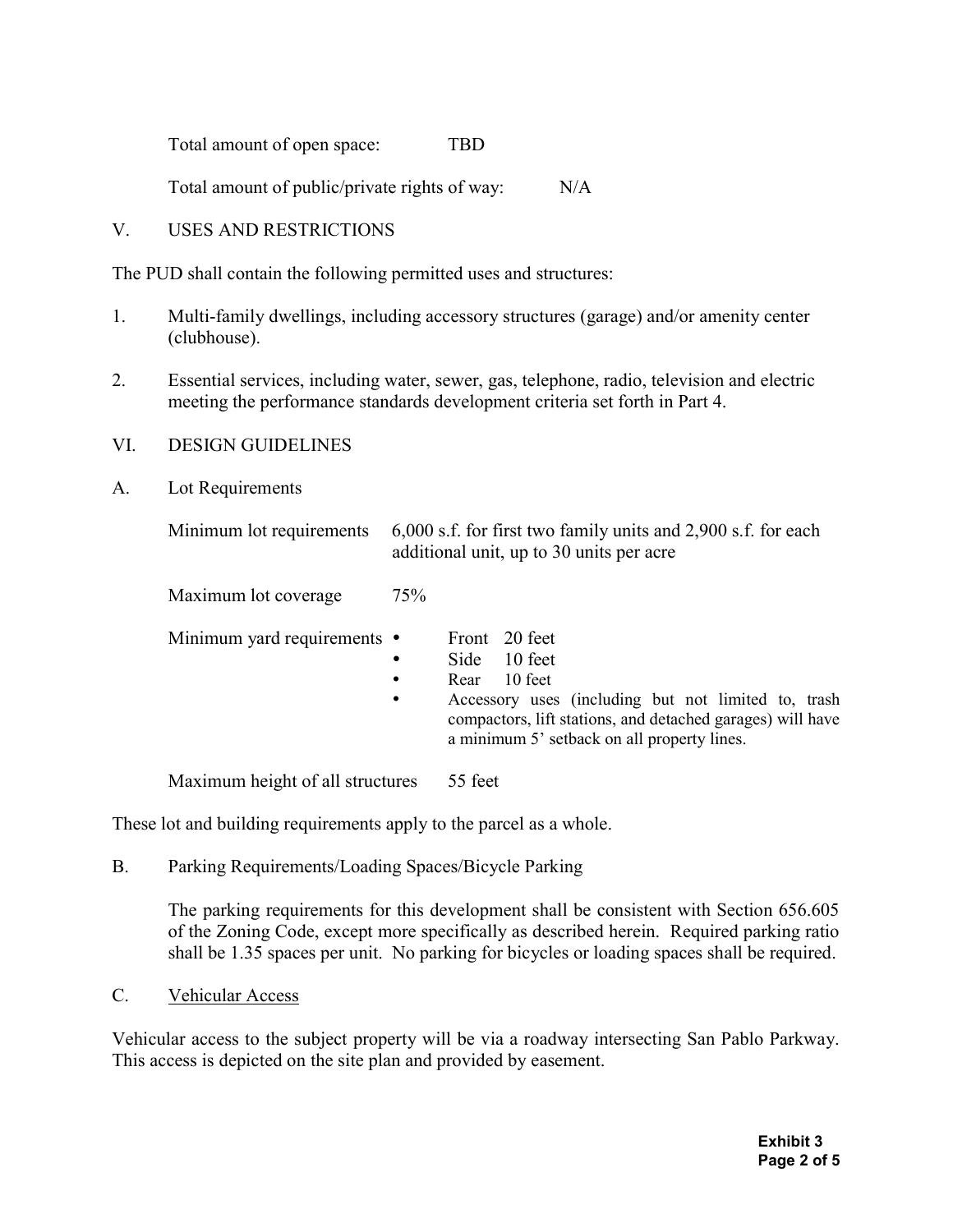Notwithstanding the aforementioned criteria, perimeter landscaping may be relocated within the perimeter or vehicular use area when reciprocal easements for access, ownership and maintenance are created.

# D. Tree Protection and Landscape Requirements

The subject property will be developed in accordance with Part 12, Landscape Requirements of the Zoning Code. Notwithstanding the aforementioned criteria, perimeter landscaping may be relocated within the perimeter or vehicular use area when reciprocal easements for access, ownership and maintenance are created.

# E. Signage

Signage shall comply with the Part 13 requirements for RMD-D zoning district .

Wall signs not to exceed ten percent (10%) of the square footage of the occupancy frontage or respective side of the building abutting a public right-of-way or approved private street.

# F. Pedestrian Access and Circulation

External access is provided by access easement described in the legal description attached hereto.

Internal pedestrian access and circulation shall be consistent with the 2030 Comprehensive Plan.

# VII. ADDITIONAL DEVELOPMENT CRITERIA

# A. Retention

Stormwater will be treated in accordance with the surface water runoff requirements for the City of Jacksonville, a s well as any and all State or local agency with jurisdiction over the same.

# B. Phasing

The project will be developed in one phase.

# C. Utilities

All street and drainage improvements, as well as any other public works/engineering related issues will be designed as constructed in accordance with the standards and specifications of the City of Jacksonville.

# D. Wetlands/Environmental

There are wetlands on this site. They have been flagged and permitted.

# VIII. JUSTIFICATION FOR THE PLANNED UNIT DEVELOPMENT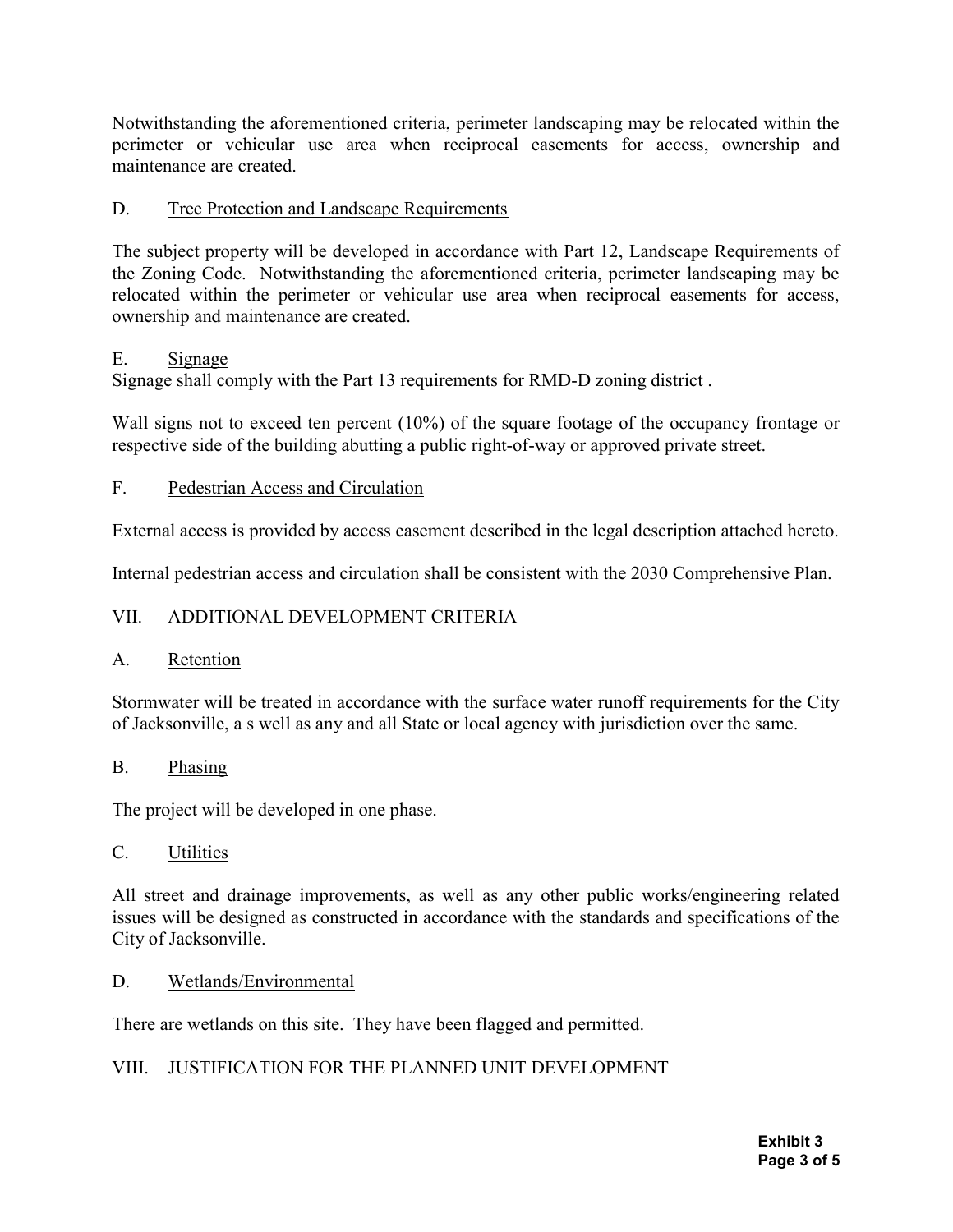The proposed project is compatible with the City of Jacksonville's Comprehensive Plan. The proposed PUD written description and site plan:

- 1. Offer a creative approach to the development;
- 2. Provide a more desirable development environment than would be possible through the strict application of the minimum requirements of the Zoning Code;
- 3. Offer an efficient use of land resulting in lower development costs;
- 4. Provide for an environment that will improve the characteristics of the surrounding area; and
- 5. Enhance the appearance of the area through development criteria.
- IX. PUD REVIEW CRITERIA
	- A. Consistency with Comprehensive Plan. The site is designated RPI, according to the Future Land Use Map portion of the Comprehensive Plan. Multi-family development is a primary intended use in RPI and up to 30 units per acre where urban services are available.
	- B. Consistency with Mobility Requirements. The proposed development will obtain a mobility certificate, as required.
	- C. Allocation of Residential Land Use. N/A.
	- D. Internal Compatibility. The site will be designed with good planning and best use of space, with regard to landscape, parking, onsite traffic circulation through the parking and drive through areas and pedestrian movement on the site as shown on the site plan.
	- E. External Compatibility. The site is located in an area where commercial development (including office, retail, service and institutional type uses) are the existing land uses, along with several multi-family developments and an assisted living facility. The use proposed is consistent with the other development in the surrounding area. The surrounding zoning districts are: CCG-1 and RPI.
	- F. Intensity of Development. A multi-family development at this location would not be adverse to both the existing and surrounding developments in the area, and is less intense than surrounding uses.
	- G. Usable Open Spaces & Recreation Areas. As depicted on the site plan, the development includes open spaces, recreation uses (dog park, pool, park, clubhouse) adequate for the multi-family use and in compliance with the Comprehensive Plan.
	- H. Impact on Wetlands. The wetlands on this site have been flagged and are permitted by the St. Johns River Water Management District and the City of Jacksonville.
	- I. Listed Species Regulations. A listed species survey will not be required, as the site is